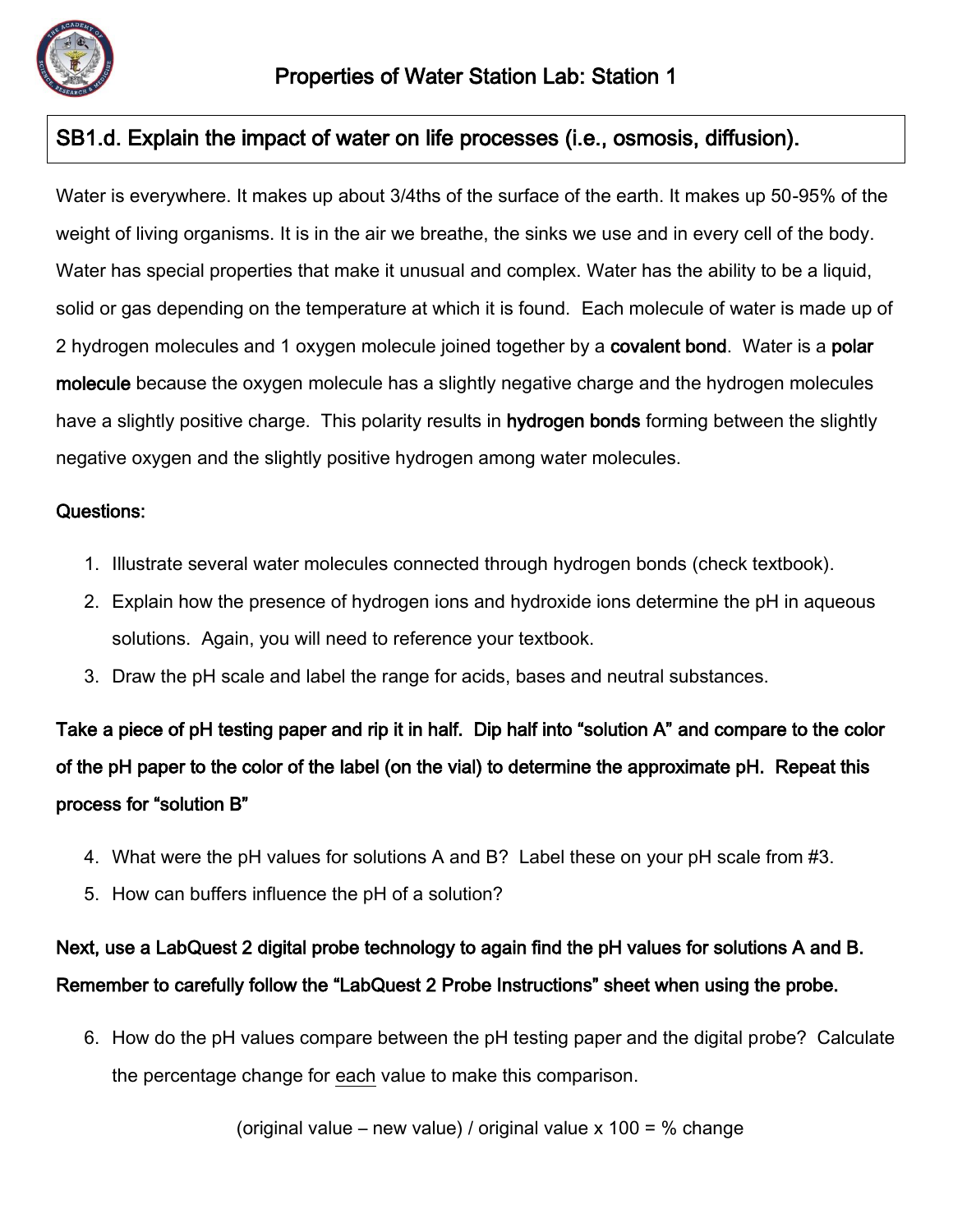



Because of hydrogen bonds, water is attracted to other water molecules like magnets. This is called cohesion. Related to cohesion is surface tension, a measure of how difficult it is to stretch or break the surface of a liquid.

Part 1: How Many Drops? Materials: Penny, Water, Transfer pipette

1. Predict how many drops you will be able to put on the penny before it overflows by having each person at your table guess. Use the hypothesis format.

Now, let's see how many drops of water you can place on the surface of the penny before it overflows. Drop water from the dropper onto the penny, keeping a careful count of each drop.

- 2. How many total drops did you get on the penny?
- 3. Explain your results in terms of cohesion and polarity.

Part 2: How Many Drops with Detergent? Materials: Penny, Water, Pipette, Detergent

#### With your finger, spread one drop of detergent on the surface of a dry penny.

4. Predict how many drops you think this penny will hold after being smeared with detergent. Will it be more or less than part one and WHY?

# Using the same dropper as before, add drops of water to the penny surface. Keep a careful count of each drop.

5. Identify the dependent variable and independent variable in this station's experiment.

6. Propose a hypothesis for how the detergent affects the water? Again, you will need to consider the chemical properties of water in your proposed hypothesis.

7. Describe three examples of cohesion that you would observe in your daily life.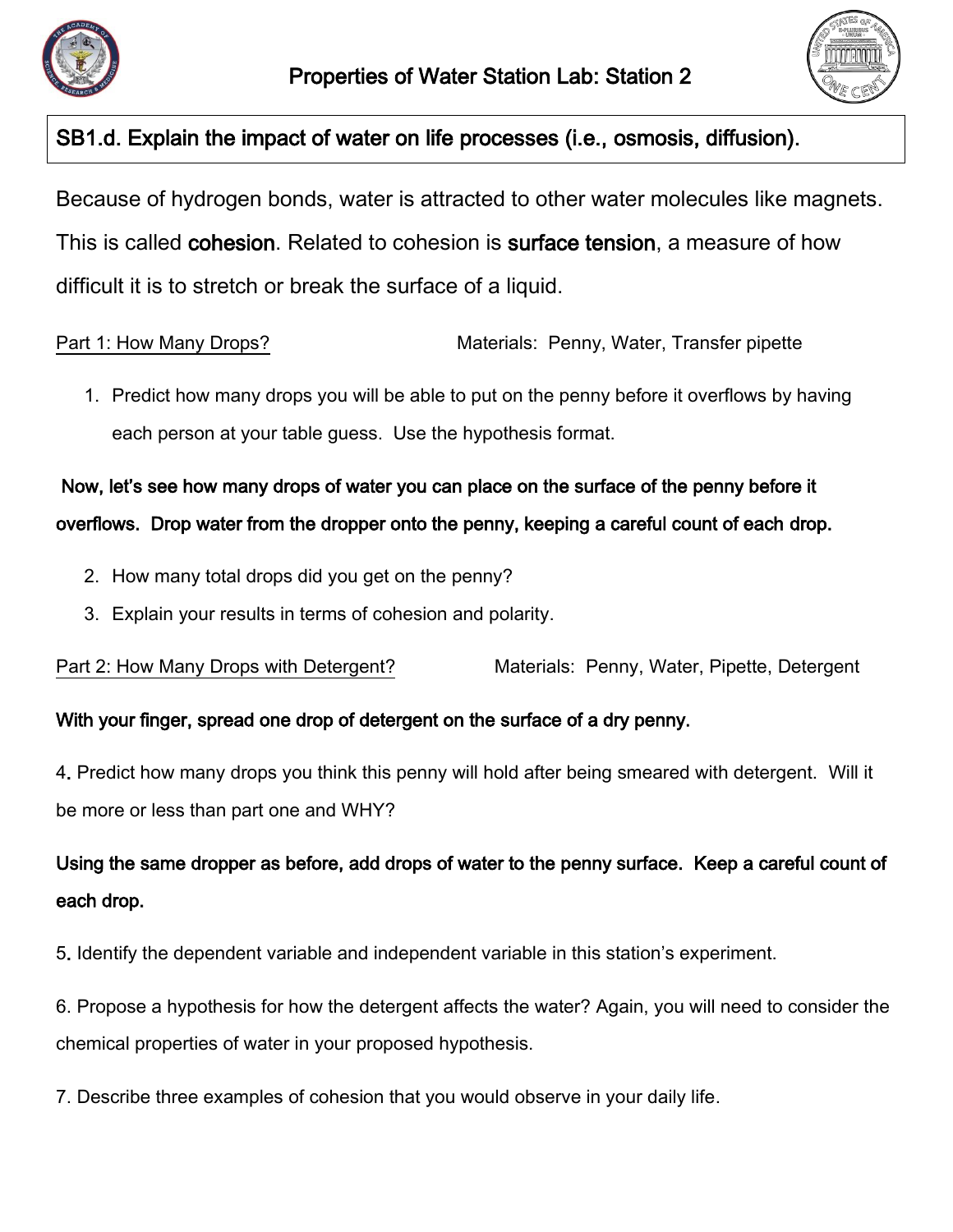

Water has a high heat of vaporization - the energy required to convert liquid water to a gas. Unlike other substances, when water is heated, much of the thermal energy that is absorbed breaks hydrogen bonds before heating the water. Water's high heat of vaporization helps moderate the earth's climate. Water also has a high specific heat capacity. Specific heat is the heat required to raise the temperature of 1 gram of water 1°C. This also contributes to water's ability to moderate temperatures.

#### Part 1: Heat of Vaporization

Let's examine the relative heats of vaporization of water and ethanol as follows:

Simultaneously stick one cotton swab into a beaker of water while doing the same with a second cotton swab in a beaker of ethanol. Gently draw thin lines of liquid (a few cm long) with each swab on your bench top and record in your lab notebook how long it takes for each to evaporate.

#### Questions:

- 1. Which substance had the higher heat of vaporization?
- 2. Based on your results explain why water is a much more effective coolant than alcohol for the body. Be sure to use the concept of hydrogen bonds in your answer.

#### Part 2: Specific Heat Capacity

#### Let's examine the specific heat capacity of water and ethanol as follows:

Obtain two labeled 20 ml beakers and fill each with 5 ml of either alcohol or water (depending on label). Place both beakers on the hotplate side by side and have a timer ready. Turn the hotplate to "High" and immediately begin timing. You want to record the amount of time it takes for each substance to boil vigorously (i.e., a rolling boil). TURN OFF hotplate and return all items to homeostasis before leaving station.

3. How long did it take for each substance to boil vigorously? Explain this disparity.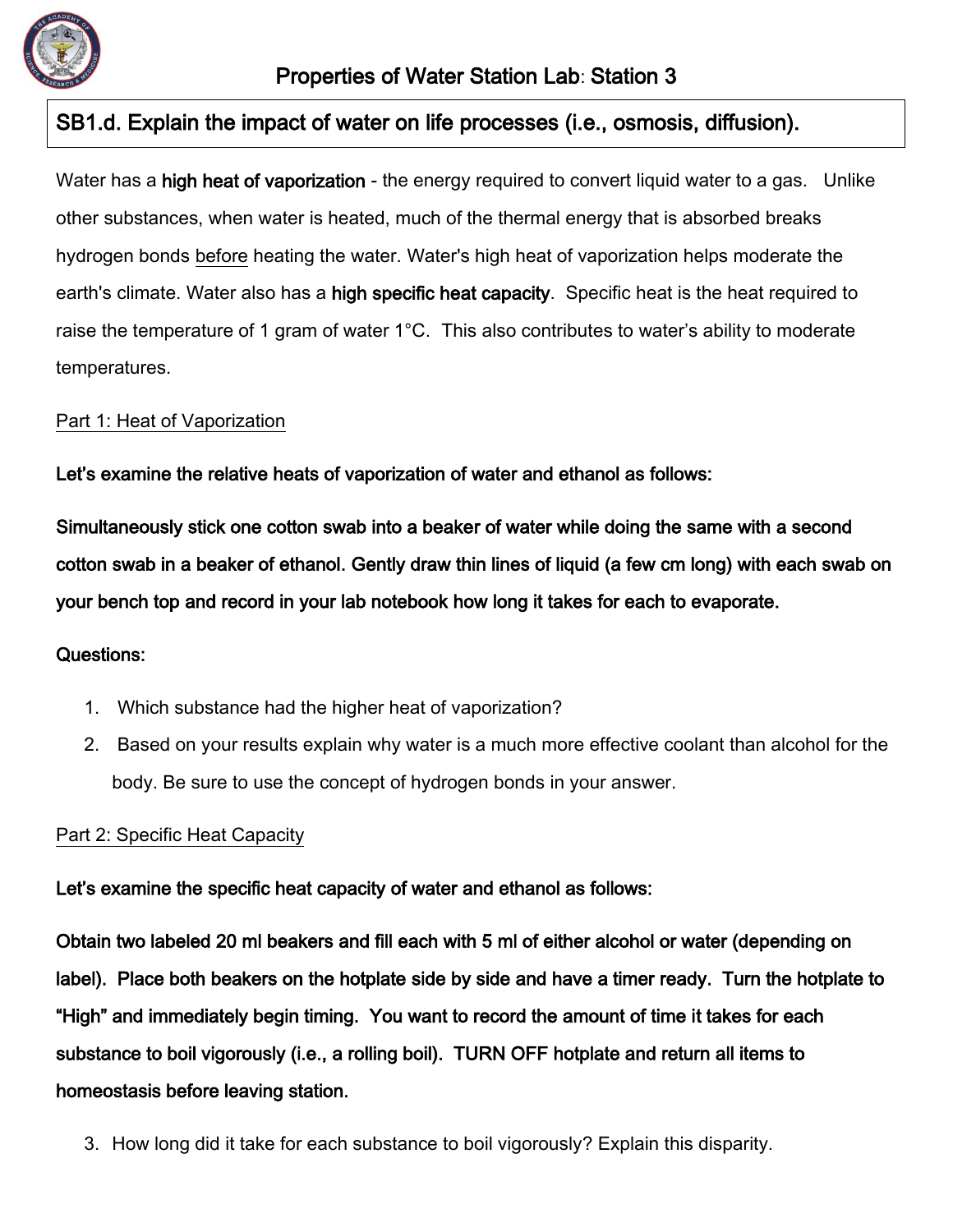

Because of its high polarity, water is called the **universal solvent**. A **solvent** is a substance that dissolves, or breaks apart, another substance (known as a solute). A general rule that determines whether a substance will dissolve in a solvent depends upon its polarity. Polar solvents dissolve polar solutes and nonpolar solvents dissolve nonpolar solutes to form a solution.

#### Part 1: Solubility of Various Solutes in Water

To observe how water behaves as a solvent, you will attempt to dissolve a variety of substances in liquid water. To do so, measure 50 ml of water into each of four 100 ml beakers and attempt to dissolve each substance by thoroughly stirring or swirling. Record the results, noting whether each substance is polar, non-polar or ionic:

- Beaker #1 0.5 grams of NaCl, also known as "table salt" (ionic)
- Beaker #2 0.5 grams of sucrose, also known as "table sugar" (polar)
- Beaker #3 1 ml from a transfer pipet of vegetable oil (non-polar)
- Beaker #4 1 ml from a transfer pipet of ethanol (polar)

#### RINSE and return all items before you leave station.



#### Questions:

- 1. Which substance(s) did not dissolve completely in water? Why?
- 2. Compare and contrast the terms polar and non-polar.
- 3. Explain the importance of water as the main solvent in cells. In your answer be sure to include a detailed description of how the negative and positive ions of water and the solutes interact to "dissolve" substances.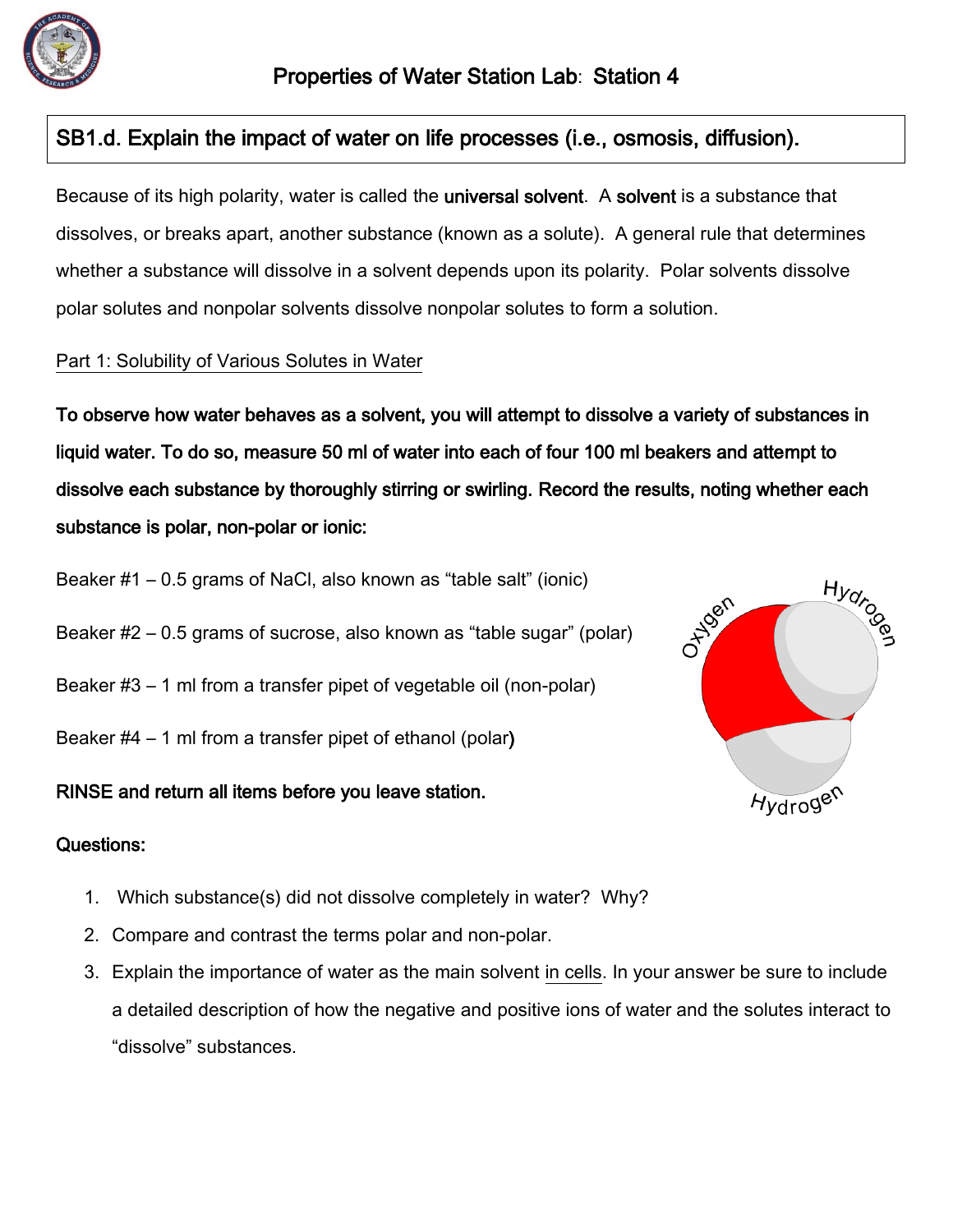

**Density:** Density is the amount of matter in a given volume ( $D =$ M/V). Water is one of the few substances that are less dense as a solid than as a liquid. While most substances contract when they solidify, water expands. This property is once again due to the hydrogen bonding between water molecules.

# Examine the block of ice floating in the beaker of water.

- 1. If ice has a density of  $0.92$  g/cm<sup>3</sup> then what must be true about the density of the liquid? Draw two schematic diagrams that differentiate between the solid and liquid phases of water. Be sure to label the hydrogen bonds in each diagram.
- 2. Explain why this property of water is so important to aquatic organisms.

A Comparison: Devise a method to determine the density of the steel rod using the equipment at this station. Hint you will need to use water displacement and remember to always read below the meniscus. You will need to know that 1 ml = 1  $\text{cm}^3$ . Meniscus

3. Explain your method and record your calculations here.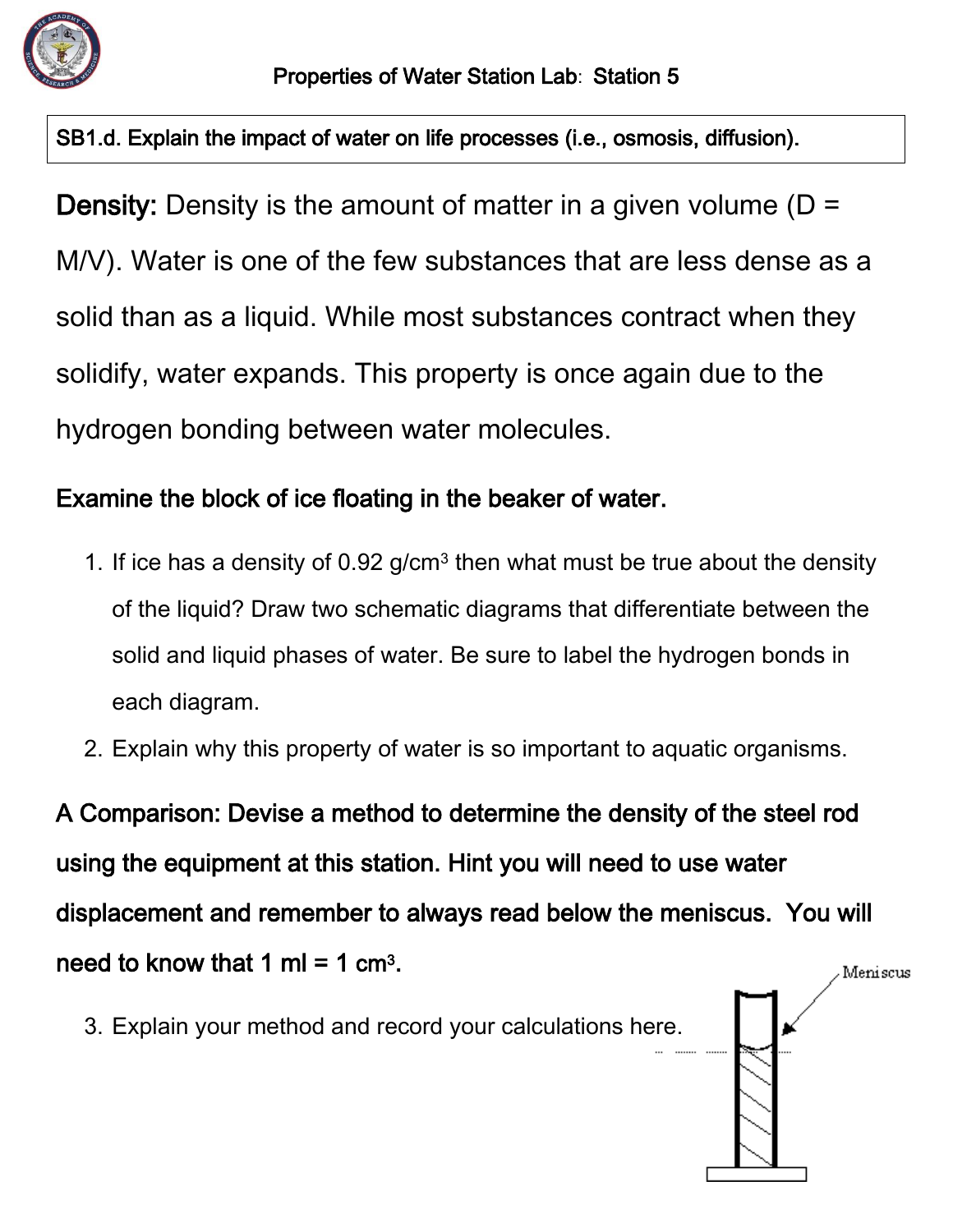

Adhesion: Water clings to non-polar molecules and substances other than water.

# Examine the drink and the straw carefully.

- 1. Describe what happens when you place a straw in a drink.
- 2. Relate this phenomenon to the water property of adhesion.
- 3. What organism(s) depend on this property of water? Why?

Next, observe the celery stalks that have been placed in a solution of food coloring and water.

- 4. Describe any observations that can make about the celery and colored water.
- 5. Thoroughly explain which two properties of water have caused this phenomenon.

Next, use the computer to navigate to [http://ga.water.usgs.gov/edu/adhesion.html.](http://ga.water.usgs.gov/edu/adhesion.html) Read the information on this webpage carefully.

- 6. Describe the chemical and physical properties that are exhibited on the water clinging to the pine needles.
- 7. Why is water considered "sticky"?
- 8. What shape would a drop of water take in outer space and why?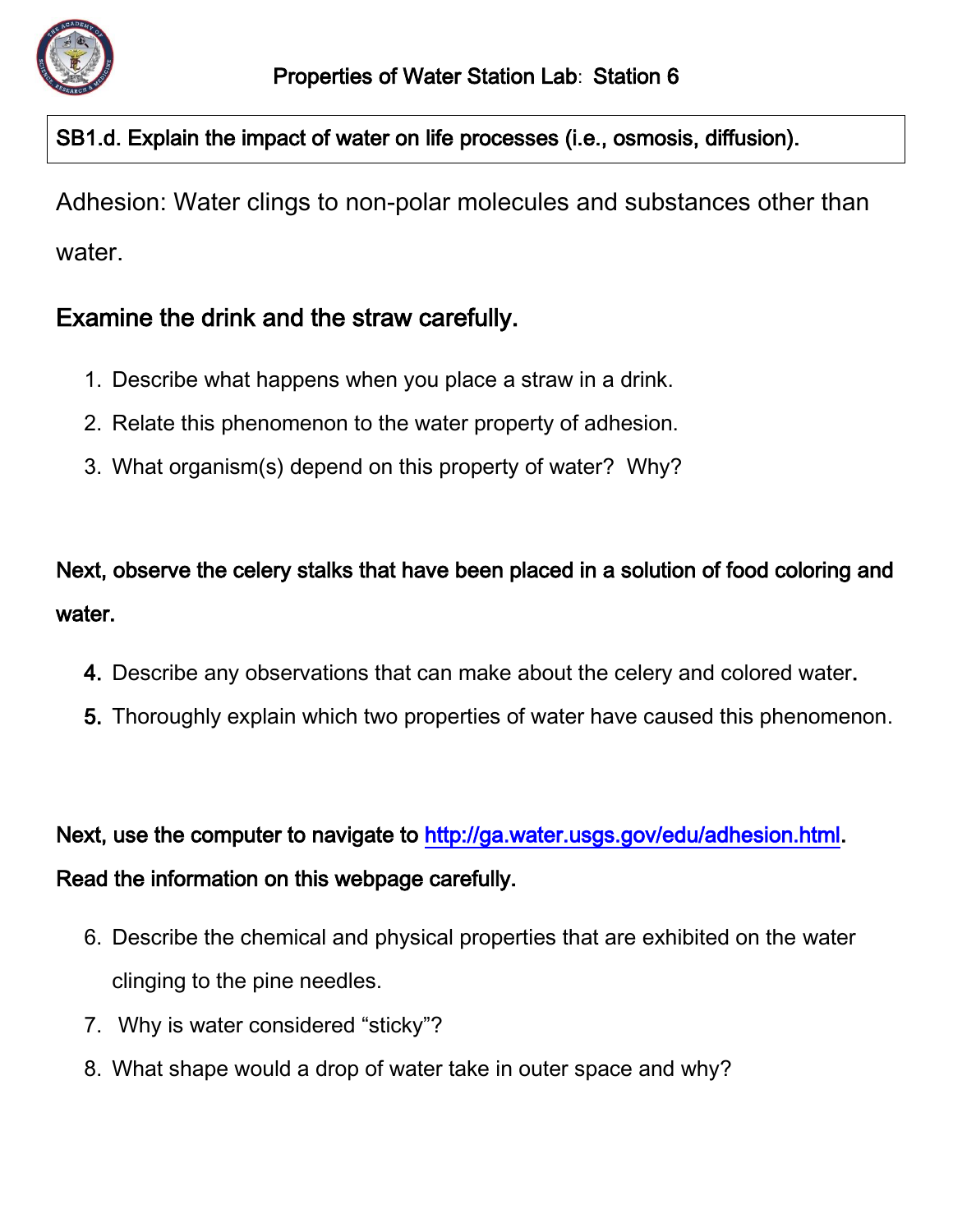

# COMPLETE THIS STATION LAST!

SB1.d. Explain the impact of water on life processes (i.e., osmosis, diffusion).

# **Summary**

Pulling it all Together

- 1. List three things that you discovered about water?
- 2. How do the characteristics of water help the body?
- 3. Review your answers to the questions from Station 1. Which

property of water is represented by each of the following questions?

Justify your answers.

- a. How does water rise from the roots of a tree to the very top?
- b. How do insects walk on the water?
- c. Why does ice float rather than sink?
- d. Why do people become seriously ill, or die, if they go without liquid for a long time?

e. How would life in a lake be affected if ice sank and lakes froze from the bottom up?